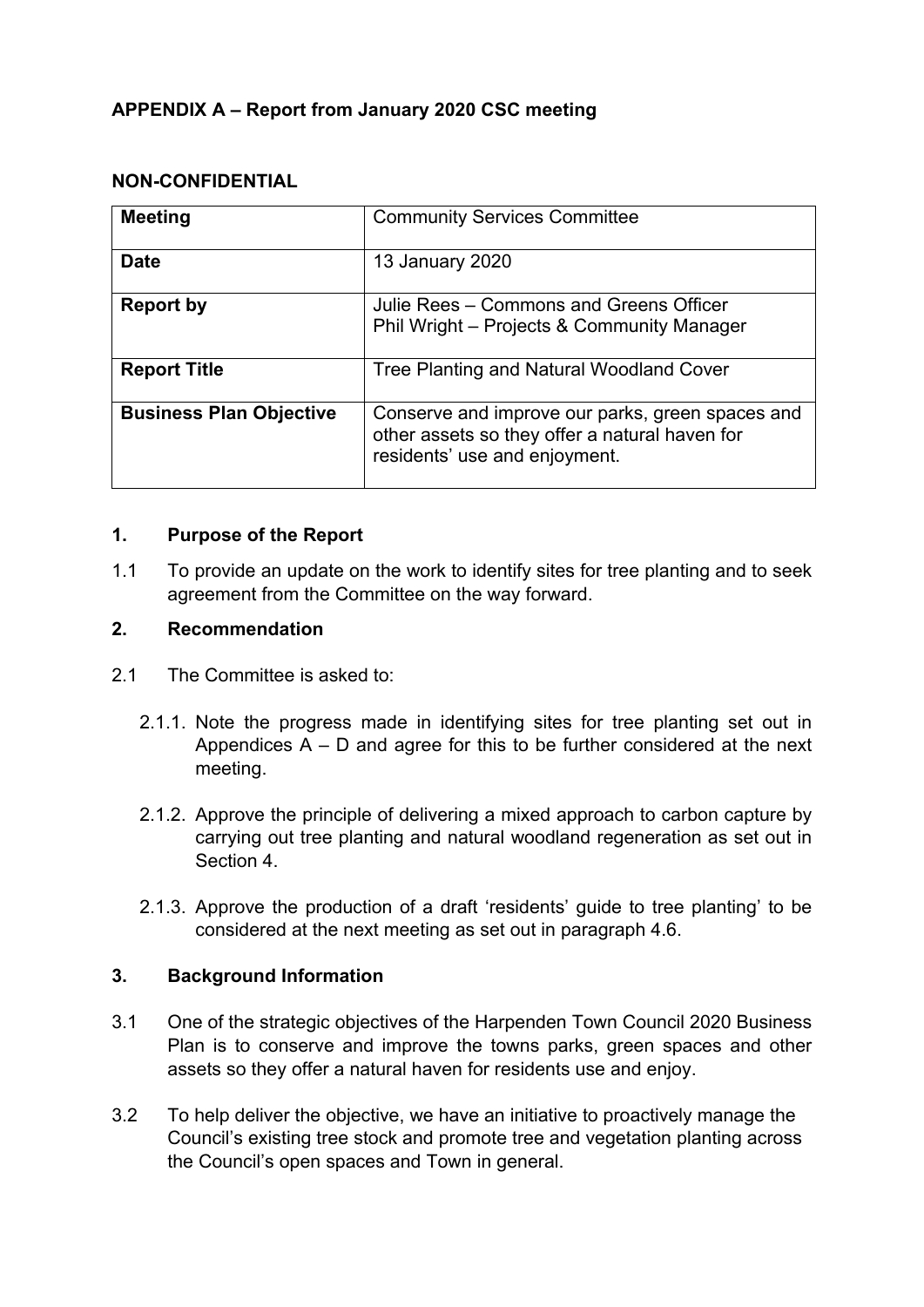- 3.3 Trees and hedgerows are essential to life and have many positive impacts on our lives and on the environment, including:
	- Contributing to and improving the amenity value and appearance of our Town, contributing to residents' quality of life and sense of well-being
	- Reducing air pollution and releasing oxygen for us to breathe
	- Reducing wind speed
	- Providing shelter and a haven for all sorts of wildlife, including birds, bats and insects
	- Reducing noise levels
	- Providing shade
	- Reducing flooding

### **Benefits of Tree Planting**

- 3.4 Nationally, there has been a lot of publicity around tree planting and the benefits of offsetting climate change. The UK is the first major economy to legislate for net zero greenhouse gas emissions by 2050. Trees are a vital component in reaching this target as they capture and store carbon naturally as they grow. The target is to plant 11 million trees by 2022.
- 3.5 In May 2019, Government announced that the Urban Tree Challenge Fund would offer grants over two years to plant 1 million trees by 2022 in urban areas and in November a £50m scheme was also launched. Called the Woodland Carbon Guarantee, financial incentives are available to land owners and managers to plant trees and create new woodlands.
- 3.6 As part of the Climate Coalition Movement, organisations such as the Woodland Trust are also highlighting the importance of planting more trees to offset climate change.
- 3.7 The best trees to offset the most carbon are those that grow the biggest and live the longest for example, beech, oak and hornbeam. Shorter lived species such as birch and cherry will have a more instant effect, but they will need to be replaced several times during an oak's lifetime.
- 3.8 The aboricultural industry would suggest planting a mix of UK native species as well as ornamental species as a diverse mix is paramount to cope with climate change that is already apparent and help to prevent the threat of pests and disease which is often genus specific.

#### **Alternatives to Tree Planting**

3.9 There is a growing view that questions whether mass tree planting now will have the positive effect that is suggested. In considering how carbon is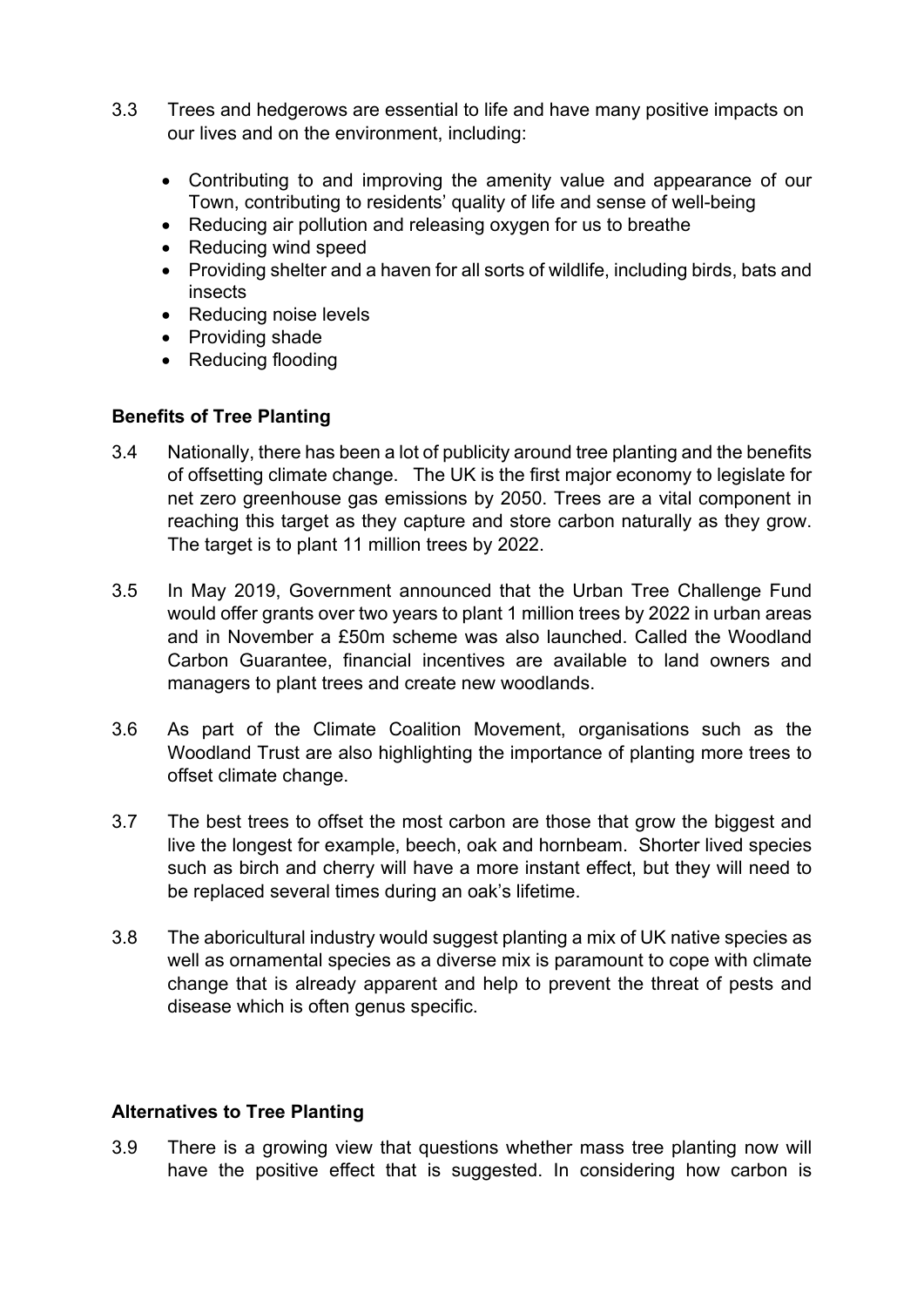captured as part of a strategy to reduce greenhouses gases in the atmosphere, it is vital that the role of all soils and the habitats they support, including grasslands and wetlands, is acknowledged and included in planning.

- 3.10 In developing our approach to tree planting, we have consulted with the Herts and Middlesex Wildlife Trust. The Trust suggests that increasing the area of woodland is an important element of carbon capture and natural regeneration of woodland through the process of ecological succession should be embraced as a key contributor to that goal.
- 3.11 Allowing nature to progress through the natural wilding of land will achieve a much more balanced and natural habitat than creation of woodland through tree planting schemes. As the land moves through succession from grassland to scrub and then woodland, it will attract and support a huge diversity of wildlife along the way.
- 3.12 We already have a good example of natural regeneration of woodland In Harpenden which is St John's Wood. This was open grassland in the 1960s but in the 50 years since sheep grazing came to an end, it has developed naturally into a diverse, attractive and valued oak woodland. The activities of jays and wood mice burying acorns every autumn requires no human intervention other than taking a hands-off approach and allowing those young trees to grow.
- 3.13 Wider afield in the Lea and Colne valleys, wetlands created through the gravel extraction process during the 1960s have succeeded into diverse willow and alder woodlands purely through seeds falling on damp ground and being allowed to prosper.
- 3.14 HMWT suggests that a natural regeneration approach to woodland creation has several advantages over planting. Proposals for increasing woodland cover should consider the following:
	- By its very nature, the provenance of the trees in natural regeneration is guaranteed. There are significant risks to planting trees sourced from outside the UK. For example, both ash dieback and the oak processionary moth have been brought to the UK on imported tree stock, both of which now pose a significant threat to native trees and biodiversity. Natural regeneration does not carry this risk.
	- Growing saplings for tree planting may well involve the use of peat a significant natural bank of carbon which supports habitats and a unique and threatened biodiversity.
	- Planting trees usually requires the use of a rabbit or deer quard, made of plastic with plastic ties. Natural regeneration requires none of these.
	- With the drier climate in the south-east, planted trees will often die in their first few years unless watered – a very considerable percentage of trees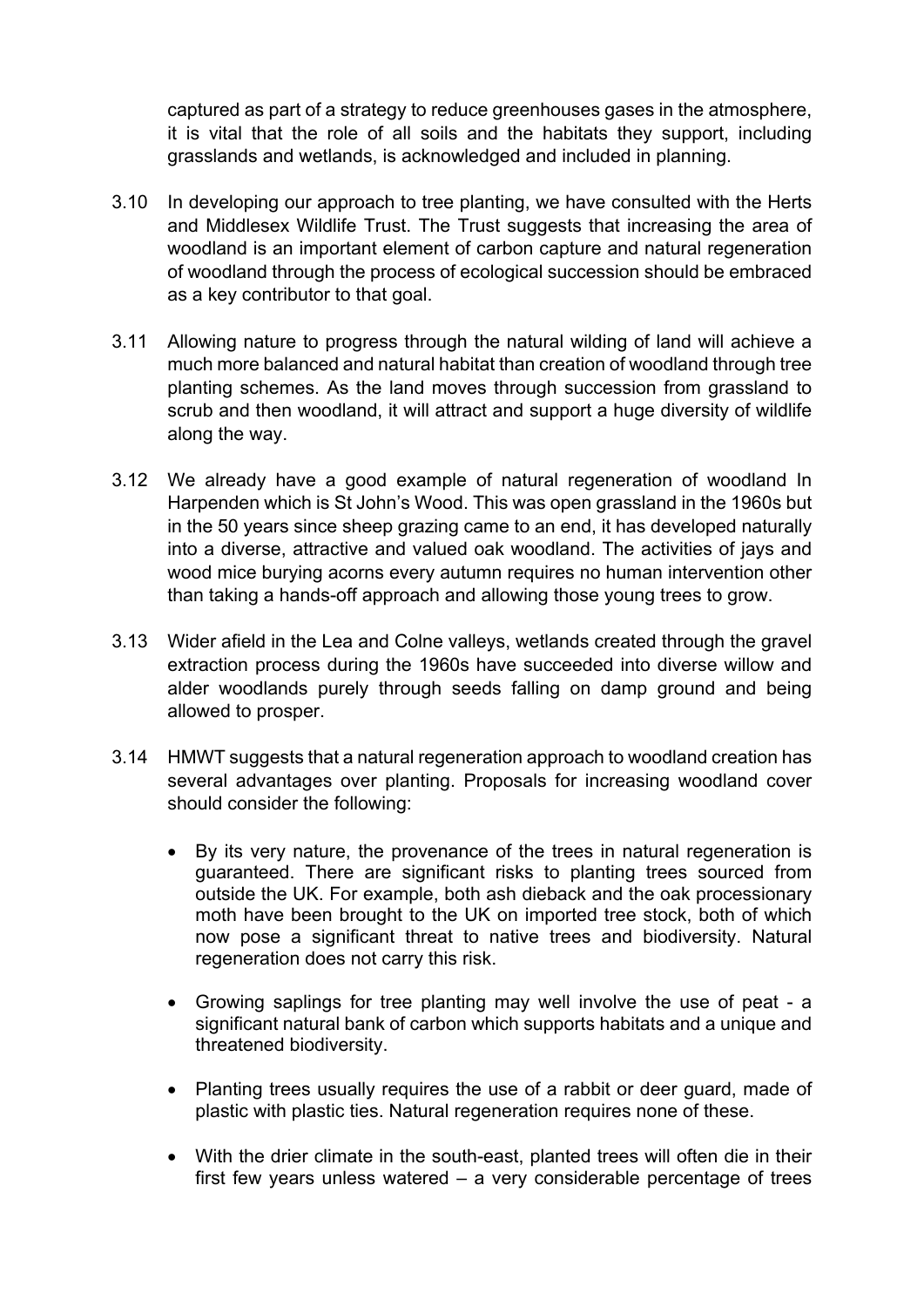planted through the HS2 scheme are known to have died due to drought. Given Hertfordshire is a county where over abstraction of water for public supply is a significant environmental issue, watering of trees is not sustainable. Natural regeneration does not require watering.

- Newly planted trees will require some form of maintenance, usually up to five years and may involve mowing competitive vegetation, possibly with fossil-fuelled mowers or through weed control using herbicides. Natural regeneration requires none of these.
- There have been many instances where trees have been planted into grasslands of significant ecological value, resulting in the drying and shading out of the grasslands and loss of important diversity. To ensure that this doesn't happen, any proposals for tree planting should be subject to ecological survey to inform proposals.

#### **4. Town Council Approach**

- 4.1 It is proposed that the Town Council adopts an approach which includes a mix of tree planting and natural woodland regeneration. We have begun to identify sites where it is possible to plant trees and encourage natural woodlands. Our work so far is set out in Appendices A and B. In Appendices C and D, we have some further useful information relating to our draft plans.
- 4.2 All the tree species that are proposed in the planting plans are a mixture of native and non-native dependant upon the location of the planting (urban vs rural), soil conditions (dry,wet), overall outcome (shading, colour, height, succession). All the species can be sourced in the UK, but should alternative species be preferred, or they are unavailable, others can be chosen.
- 4.3 If the Committee approves the mixed approach we will further develop the details set out in Appendices A and B and bring back clear site-specific recommendations and action plans to the next meeting. This will include proposed timescales for delivering the plan for each site.
- 4.4 By revisiting the plans at the next meeting in March we will also be in a better position to understand the latest regarding water shortages. The Hertfordshire region is currently in a drought as advised by Affinity Water which could present challenges for tree watering. A hosepipe ban is being considered.
- 4.5 Should this come into force in Hertfordshire in 2020 then the use of hydration bags such as gatorbags would be suggested. These bags release a slow trickle of water like that of rainfall into the ground around a newly planted tree. The Town Council has been using them around the new trees planted by Pizza Express.

#### **Supporting Residents to Plant Trees**